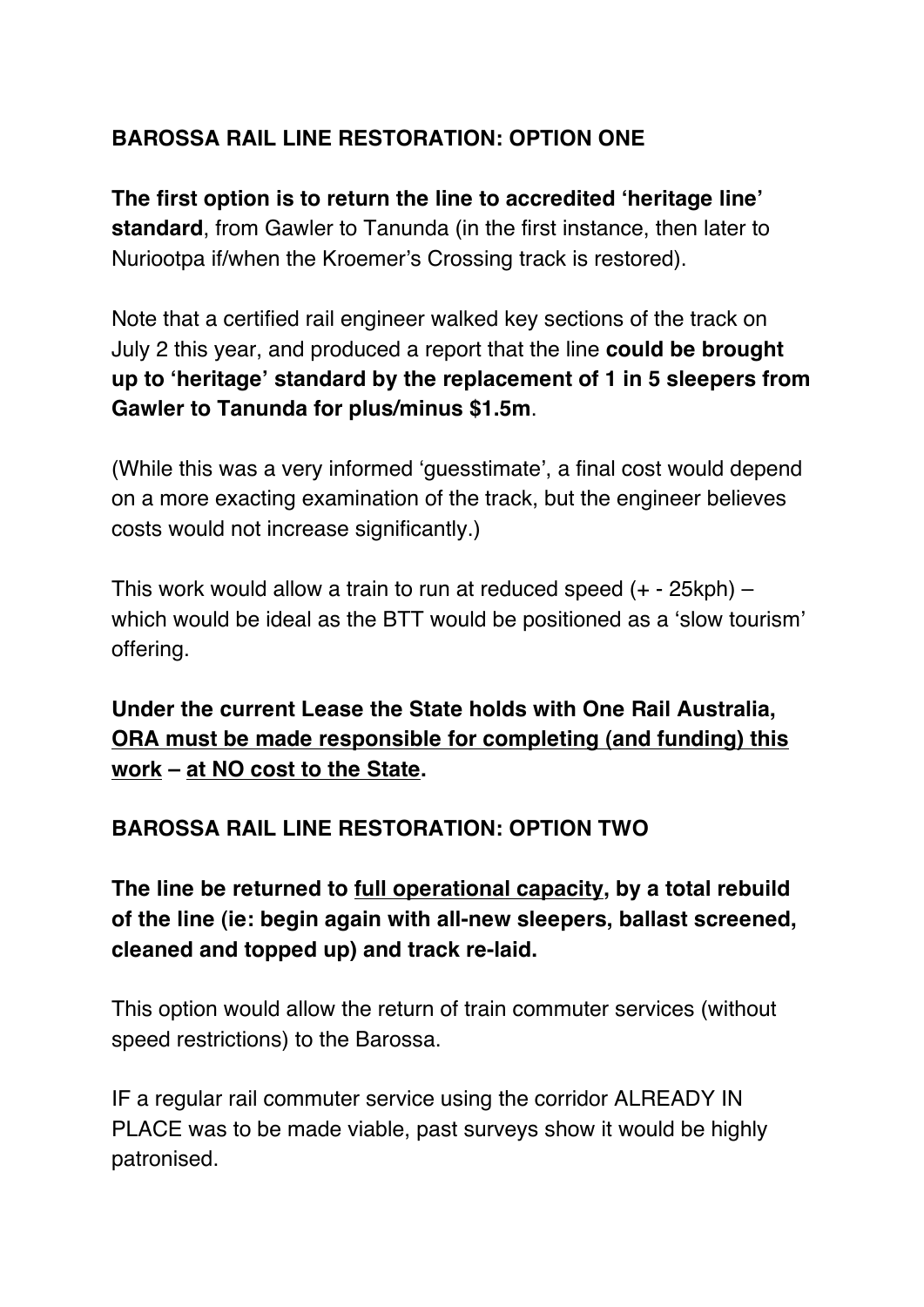It should be noted that the ability to extend commuter services to Tanunda/Nuriootpa is currently very viable - and, under the ORA Lease, the reinstatement of the line can be achieved at no expense to the taxpayer.

# **A ʻwin-win' for South Australians.**

# **BAROSSA TOURIST TRAIN ROLLING-STOCK ISSUES**

The former Barossa Wine Train (three carriages of the old ʻBlueBird' class) sits at the National Rail museum and is in very, very poor state. Its owner claims they can be restored to operational standard – *but at what cost?* Experts SARRA has consulted suggest that restoration would likely require substantial funding (well in excess of upper \$1m+++/\$2m++) to restore them.

There are many attendant issues which would impact on the cost of restoring the Bluebirds to strict standards set by the **Office of the Rail Safety Regulator** (ORSR).

#### **BLUEBIRD ACCREDITATION**

Should the BlueBirds be restored to accredited ʻmechanical' and ʻbody' standard – and that work being ultimately approved by ORSR - a still further impediment would be sourcing (or the new registration) of a properly ORSR-accredited rail operator to run the train, as an operating business (for profit or non-for-profit).

Further, ORSR-accredited train drivers would need to be employed to run the BlueBird set. SARRA understands that BlueBird-accredited drivers are, given the time that has elapsed since BlueBirds were part of the operating rail fleet, now in retirement/not available due to age.

Some of SteamRanger's volunteers are BlueBird-accredited and able to run a Bluebird BTT- and SteamRanger could be approached to play a role in running/crewing the BlueBirds on the Barossa line; however, SARRA has been told unofficially that SteamRanger has little appetite to do so.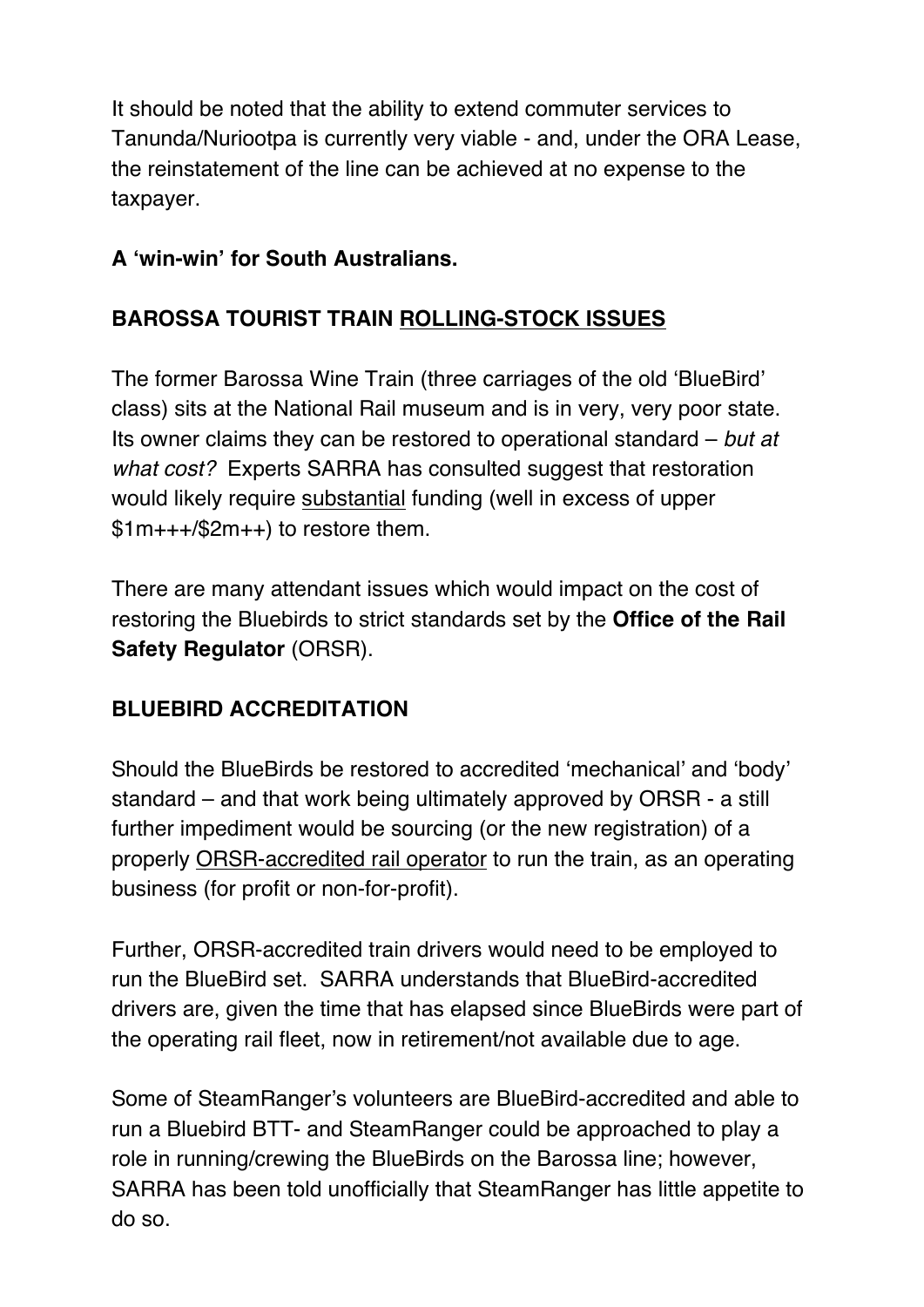#### **THERFORE IN SUMMARY with regard the potential return of a BTT, the following points must be considered:**

- 1. By its action (or lack of action), the Marshall Government (advised by DIT) has made it clear that it has NO interest in facilitating the return of the train.
- 2. The Labor Opposition in the meantime (with the aid of a ʻtask force' being established the current Member for Light Tony Piccolo) has properly said it will investigate the matter - with the view that if a BTT has broad support in the Valley, an incoming Labor Government would facilitate a BTT post 2022.
- 3. The return of a BTT would give the Valley a tourism ʻpoint of difference' which is increasingly needed as Barossa tourism is in danger of a significant downturn, challenged as it is by the COVID disaster. Traditionally the Barossa has been able to ʻsit on its laurels' as a tourist destination, but this position is in danger as a result of lack-lustre tourism leadership, which continues today.

The old mantra of ʻ*pour wine and they will come*' is yesterday's thinking.

A Tourist Train, providing visitors with a unique ʻslow tourism' experience and as a ʻfeeder' service to other Valley tourism opportunities, would reinvigorate the region and spur regional job opportunities.

#### **4. The following timetable to return the current BTT to full operation must also be considered:**

At this point any physical work to restore the line, refurbish the BlueBird set (if that remains the preferred choice), obtaining ORSR accreditation and the establishment of an accredited operatorentity will not begin until 2022 at the earliest (assuming Labor wins the next election).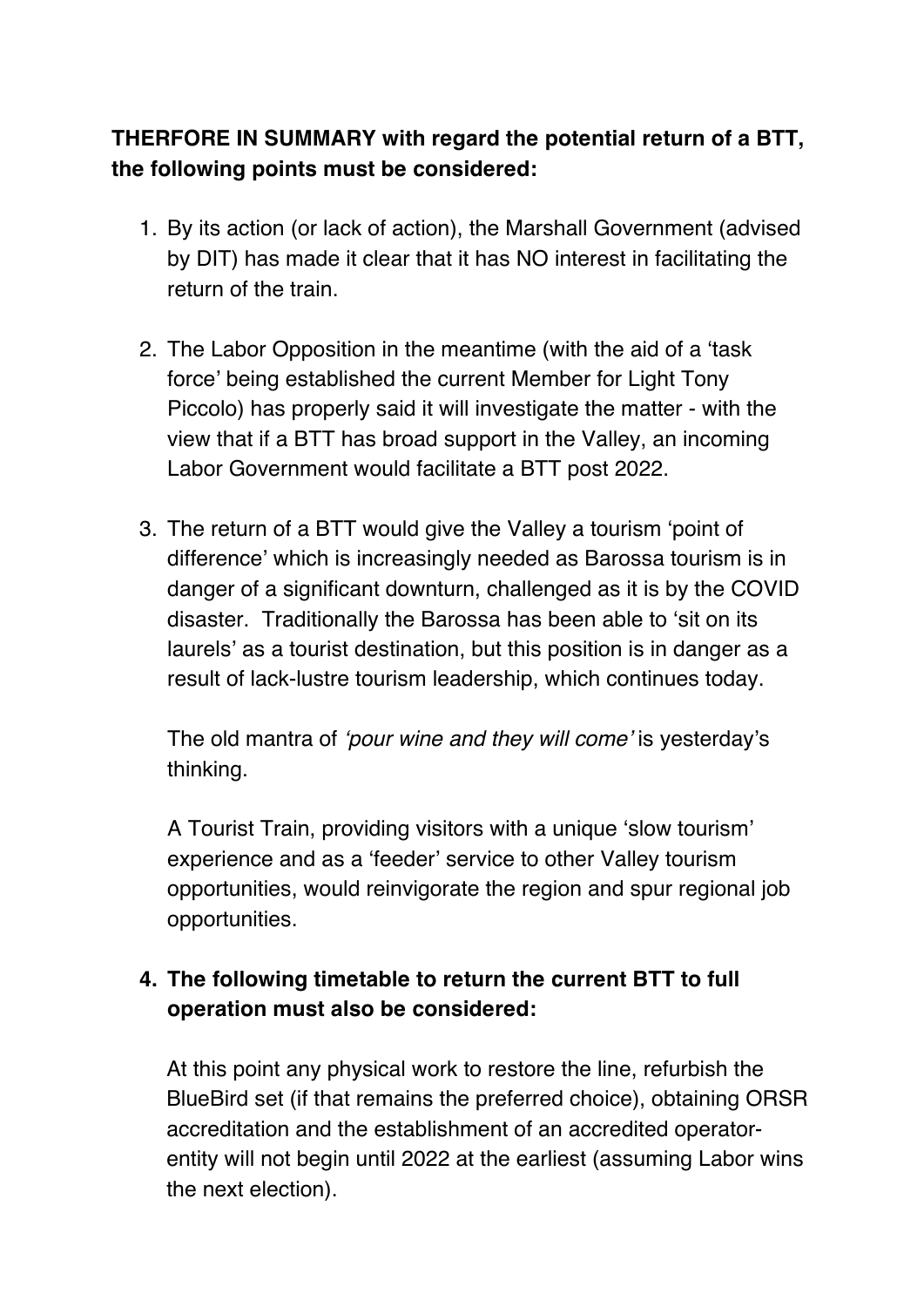**In reality therefore the physical return of a Bluebird BTT, under current circumstances, would likely be a further 2-3 years from operational reality after the next State election – meaning that a properly funded, properly accredited (BlueBird run) BTT IS UNLIKELY before 2025.**

#### **THERE IS AN ALTERNATIVE HOWEVER**

Given all consideration to the above, **SARRA believes there is a viable (non BlueBird based) BTT alternative** (and is based on the understanding that a Labor Government would use its good offices to ensure the track is restored at least to Heritage Standard by the current Lessee of the track, One Rail Australia).

This alternative:

- 1. would negate issues around ORSR certification.
- 2. would not rely on the expensive and time-consuming restoration of the BlueBird set.
- 3. would employ currently-accredited rail operators/staff.
- 4. would see the return of the BTT quicker than the BlueBird alternative.
- 5. would provide a service (accredited to run**) from Adelaide Railway Station** to the Barossa – a better alternative than a ʻheritage' service from Gawler to the Valley (this based on the very real likelihood that a BlueBird service would not be certified to run from Adelaide).
- 6. would ʻlift' a Barossa Tourist Train to modern-day standards with a far greater operating life and reliability than the ageing BlueBird set could provide. (It must be acknowledged here that ʻtrain buffs' would prefer to see the BlueBirds providing this service, but reality, practicality and operational reliability realistically draws the conclusion that the BlueBirds be retired)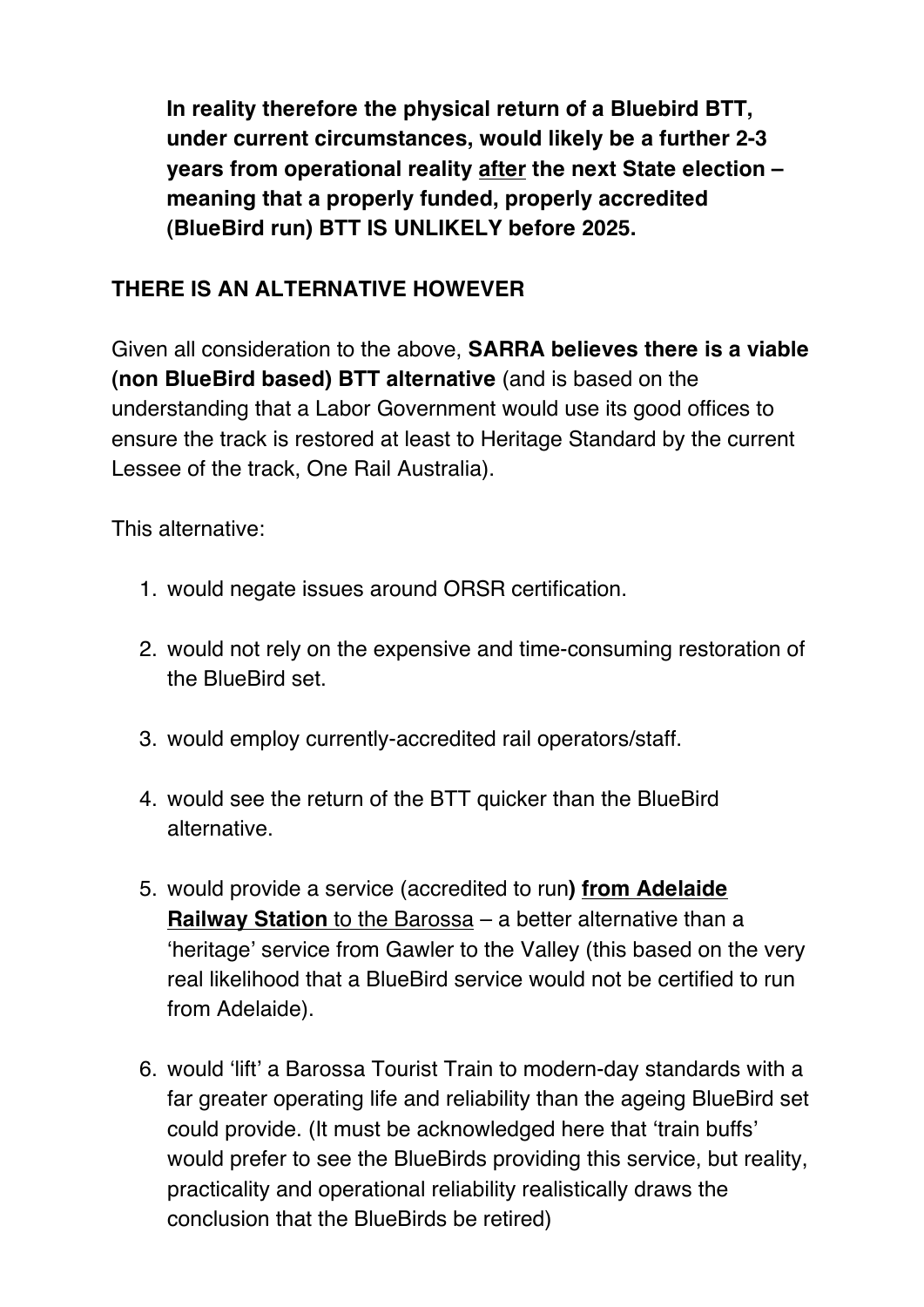# **SO WHAT IS THIS ALTERNATIVE?**

With the continued electrification of the metropolitan rail service, much of **the current diesel-driven 3000 Class rolling stock will become redundant from 2022 onwards.**

**SARRA is reliably led to believe that some 24 or 25 of the 3000 Class units will be ʻretired' once the electrification is complete.** SARRA further understands that these units would likely to be sent to scrap (the sale of the 3000 Class units to another rail operator is unlikely as they are configured for Broad Gauge – an historical oddity in today's rail environment).

# **Thus SARRA proposes the following:**

- 1. An incoming Labor Government ʻsells' (for a token \$1) or ʻgifts' a minimum of four 3000 Class trains to an entity established to run a BTT (three of these trains to be operational at any one time, the fourth held in reserve/undergoing maintenance). More could be provided to be reconfigured into ʻClub Class' seating – see below).
- 2. The 3000 Class trains are already accredited to run on metropolitan lines, under the electrical catenary.
- 3. The 3000 Class trains can run into and out of Adelaide Railway Station.
- 4. The 3000 Class BTT would run ʻexpress' to Gawler Central at regular commuter speed, after which it would travel into the Valley at 25kph to match the line's heritage-accredited speed limits. Note also that the 3000 Class accommodates the disabled (wheelchairs and the like). The BlueBird Class does not.
- 5. Servicing the 3000 Class would be much easier as knowledge/ facilities to do that work already exists – and with one 3000 Class unit in perpetual maintenance, reliability would be assured.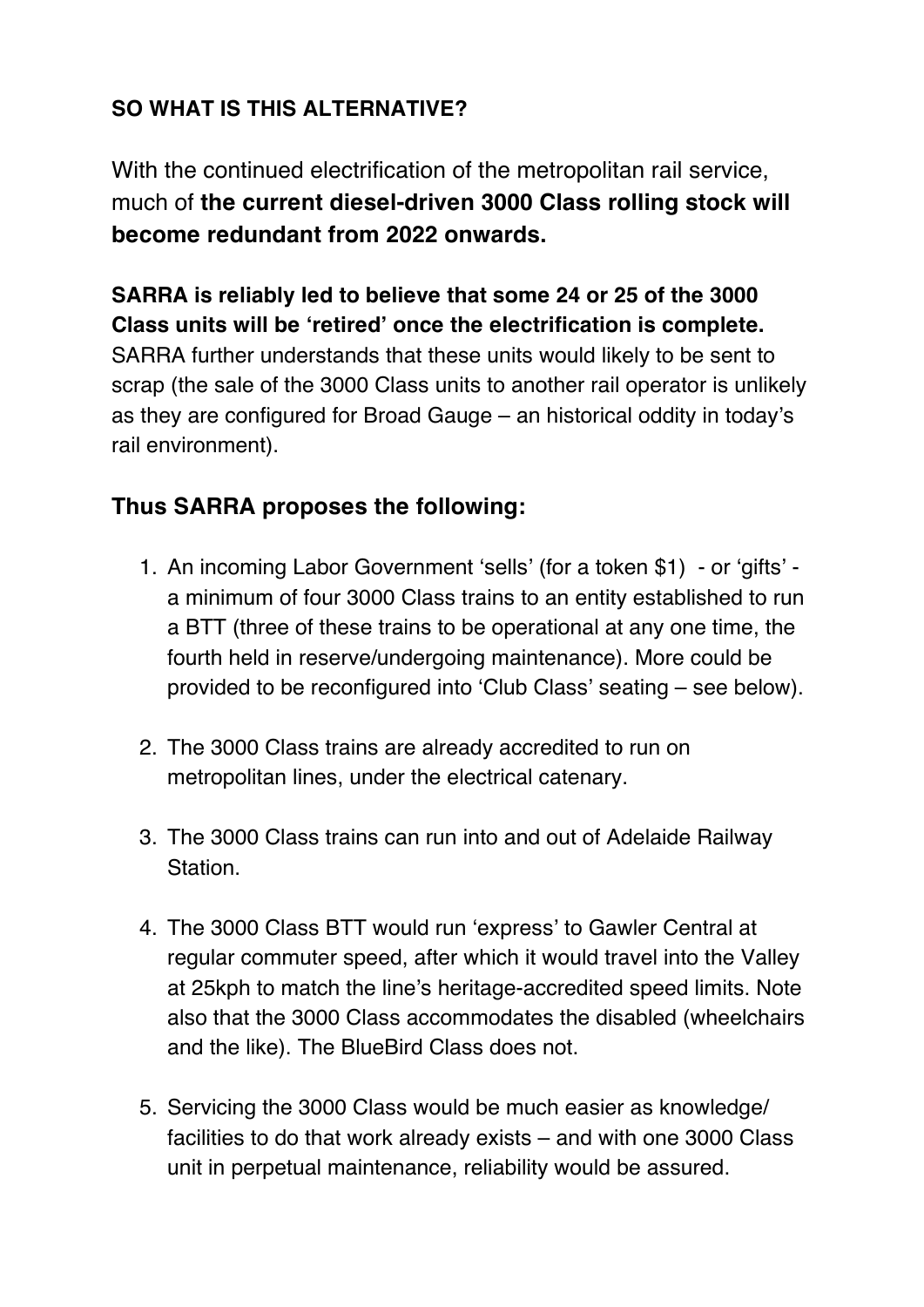- 6. To enhance the tourism offering and visibility, the 3000 Class trains' livery be repurposed to identify them as the Barossa Tourist Train – see our example on our website.
- 7. As already noted, an incoming Labor government would prefer a Barossa train to be named the BAROSSA TOURIST TRAIN, not the ʻBarossa Wine Train'. SARRA agrees with this as designating it as a *tourist train,* by removing the name ʻwine', widens its appeal to families and those for whom ʻwine' is not a priority.

**This is also likely to broaden patronage and expand Barossa tourist potential beyond just ʻwine related' businesses.**

8. **A further option would be to provide additional 3000 Class carriages to be refurbished as ʻClub Class'**, enabling ʻfood and beverages' to be served as the train proceeds. Service on the Cairns to Kuranda Heritage Train is an example.

# **In any event, it must be noted that a 3000 Class service in its current internal configuration could commence immediately the track is refurbished.**

ʻClub Class' provision/enhancements could come later, and spur further tourism promotional opportunities.

**This option would see a BTT running as soon as the Barossa track is restored** – say with 6-9 months of a Labor Government forming office – anything up to 2 years earlier than a BlueBird-driven service.